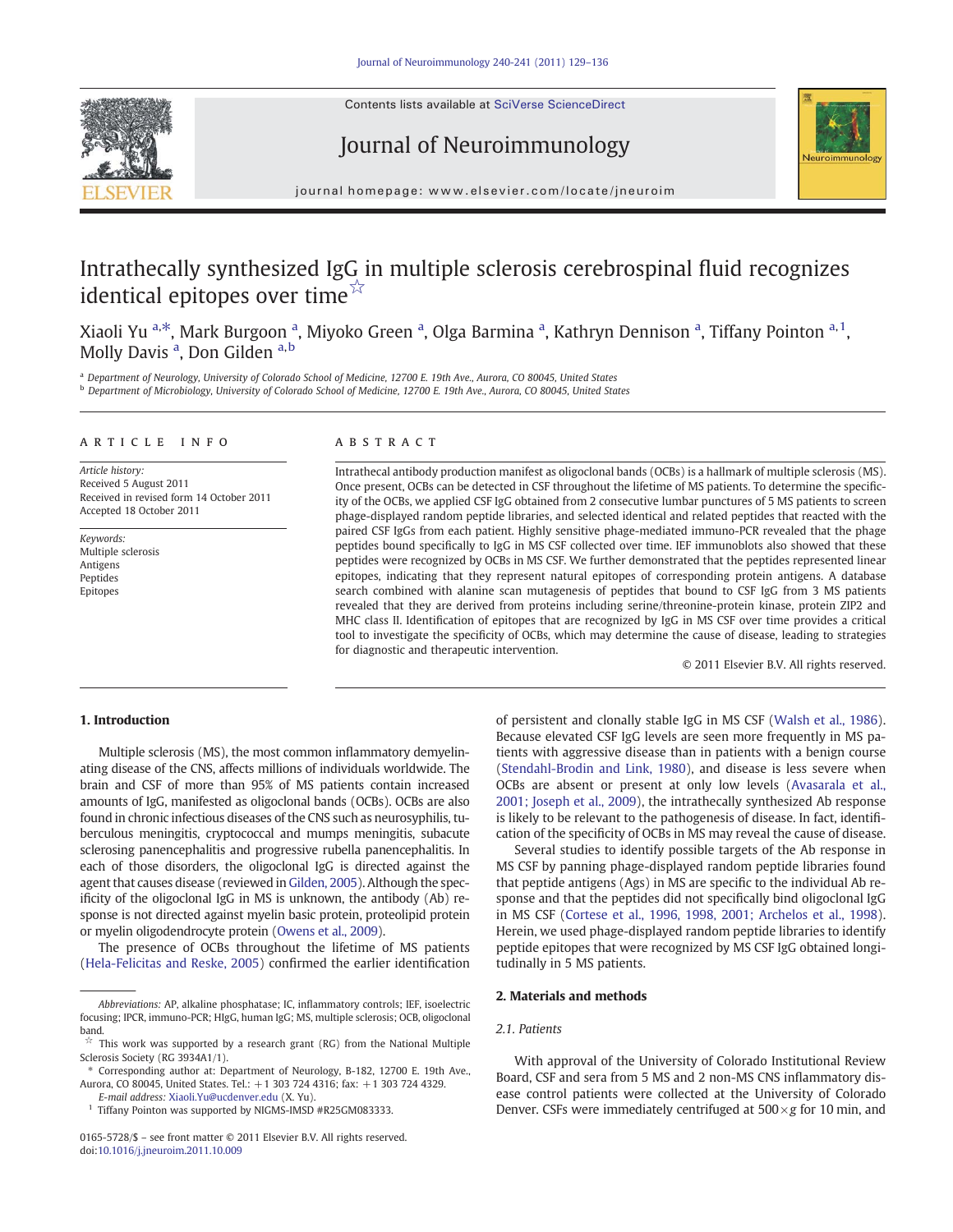the supernatant was collected. Both CSF and sera were stored at −80 °C until use. The CSF of all patients contained OCBs. CSF from the 5 MS patients was collected at two intervals (Table 1).

### 2.2. Identification of phage peptides reactive to MS CSF IgG

The Ph.D.-7™ and Ph.D.-™ C7C Phage Display Peptide Library (New England BioLabs, Beverly, MA) kits were used for affinity selection of specific peptides by MS CSF IgG. The CSF panning with phagedisplayed random peptide libraries was performed simultaneously for all patients. The panning procedure as well as characterization of positive phage peptides were as described (Yu et al., 2011). A streamlined protocol was used to determine phage peptide specificity after affinity selection (Yu et al., 2011). Briefly, individual phage plaques were amplified in U96 DeepWell plates and used to determine reactivity to panning MS CSF IgG by 96-well ELISA (Yu et al., 2006). Positive clones were confirmed by duplicate phage ELISA with a pre-immune human IgG control. DNA from positive phage clones were purified and sequenced.

### 2.3. Western blotting

Unless specified, all antibody incubations were at room temperature. NuPAGE Bis-Tris Mini Gels (Invitrogen, Carlsbad, CA) were used for phage SDS-PAGE analysis with  $1 \times$  MOPS SDS running buffer. Phage peptides ( $1 \times 10^{10}$ /well) in TBS were denatured and reduced by incubation with  $1\times$  protein sample buffer containing β-mercaptoethanol (Pierce Biotechnology, Rockford, IL) at 95 °C for 10 min. Triplicate gels were electrophoresed for 50 min at a constant 200 V and electro-blotted onto a PVDF membrane (Bio-Rad, Hercules, CA) for 60 min at a constant 15 V using Trans-Blot® Semi-Dry Cell (Bio-Rad). After blocking for 1 h with  $1 \times$  casein/TBS (Vector Labs, Burlingame, CA) containing 0.1% Tween 20, filters were incubated for 1 h with corresponding consecutive MS CSF1 and CSF2 (1  $\mu$ g/ml IgG) in 1 × casein/TBS/0.1% Tween 20. CSF IgG binding was detected with HRP-conjugated goat anti-human IgG  $(H + L)$  (Sigma, St. Louis, MO) at a dilution of 1:5000, followed by incubation with SuperSignal® West Femto Maximum Sensitivity chemiluminescent substrate (Pierce Biotechnology) as recommended by the manufacturer. For detection of phage pIII protein, duplicate membranes were incubated with a 1:25,000 dilution of mouse anti-M13 pIII mAb (New England BioLabs, Ipswich, MA), followed by a 1:25,000 dilution of HRP-conjugated goat antimouse IgG (Vector Labs.) as secondary Ab and with SuperSignal® West Pico substrate for chemiluminescent detection (Pierce Biotechnology).

| Clinical characteristics of patients. |  |
|---------------------------------------|--|

Table 1

#### 2.4. Dose–response phage-mediated immuno-PCR (IPCR)

Phage-mediated IPCR was performed as described (Yu et al., 2007). Reacti-Bind™ wells of protein A-coated clear strip plates (Thermo Scientific, Rockford, IL) were coated with 50 μl of CSF or serum (1 μg/ml IgG) and with pre-immune human IgG (Alpha Diagnostic) in TBS (50 mM Tris–HCl, 150 mM NaCl) at room temperature for 2 h, washed with TBS containing 0.05% Tween 20 (TBST) and blocked in 3% nonfat dry milk/0.05% TBST at room temperature for 1 h. Serial 10-fold phage dilutions in duplicate were added to MS CSF/serum IgG-coated wells and incubated at room temperature for 2 h. Bound phage were lysed in 50 μl of double-deionized water by heating the plates at 95 °C for 15 min to release single-stranded phage DNA as the template for real-time PCR in an Applied Biosystems 7500 Fast Real-Time PCR system (Applied Biosystems, Foster City, CA). For standard SYBR® Green PCR, each reaction (20 μl) consisted of  $1\times$  power SYBR® Green master mix (Applied Biosystems), 750 nM of each M13 phage primer and 4 μl of phage template. Thermal cycle conditions were 95 °C for 10 min, followed by 40 cycles at 95 °C for 15 s and 60 °C for 45 s. Fast real-time PCR was conducted using  $1\times$  Fast SYBR® Green master mix, with thermal cycling at 95 °C for 20 s, followed by 40 cycles at 95 °C for 3 s and 60 °C for 30 s. A control reaction without template was included in each run.

#### 2.5. Isoelectric focusing (IEF) immunoblotting

CSF (200–500 μl) was centrifuged on an Amicon Ultra 0.5-ml 30 K cellulose centrifugal filter unit at  $14,000 \times g$  for 30 min at room temperature before IEF using the SPIFE® IgG IEF kit (Helena Laboratories, Beaumont, TX) and a SPIFE 3000 electrophoresis analyzer. Wicks were soaked in an anode (0.3 M acetic acid) or cathode (1 M NaOH) solution and applied to the edge of a SPIFE® IgG IEF gel. Five microliters of MS CSF/sera [3–5 μg IgG for phage probe and 100 ng IgG for alkaline phosphatase (AP)-conjugated anti-human IgG probe] were loaded into wells of an SPIFE IEF gel. After electrophoresis at 700 V for 1 h at 15 °C, samples were transferred to PVDF membranes for 45 min, followed by blocking in Helena blocking agent (1 g bovine milk protein/50 ml  $1 \times TBS$ ) for 1 h at room temperature. Membranes were incubated with the respective phage peptide at concentrations ranging from  $5.0 \times 10^{10}$  to  $1.5 \times 10^{11}$  pfu/ml in 1:10 Helena blocking agent/TBST (blocking buffer) at room temperature for 2 h. After washing with 0.05% Tween-TBS, membranes were incubated with mouse anti-M13 mAb at a 1:500 dilution in blocking buffer, followed by incubation with 1:500 dilution of AP conjugated anti-mouse IgG at room temperature for 1 h. Membranes were developed with NBT/ BCIP substrate. For control blots, membranes were incubated for 1 h

| Patient CSF ID |          | Age/sex | Serum IgG (mg/mL) | CSF IgG (µg/mL) | CSF cells <sup>a</sup> | IgG Index | Diagnosis <sup>b</sup>                  | OCB   | Time intervals Treatment |      |
|----------------|----------|---------|-------------------|-----------------|------------------------|-----------|-----------------------------------------|-------|--------------------------|------|
| P <sub>1</sub> | MS02-24  | 40/F    | 16.00             | 161             | 29                     | 1.40      | <b>SPMS</b>                             | $^+$  |                          | None |
| P <sub>1</sub> | MS05-09  | 42/F    | 14.60             | 92              | b                      | 1.48      | <b>SPMS</b>                             |       | 3 years                  | None |
| P <sub>2</sub> | MS04-03  | 44/M    | 11.70             | 92              | 4                      | 0.93      | <b>RRMS</b>                             |       |                          | None |
| P <sub>2</sub> | MS07-04  | 47/M    | 12.30             | 90              | 8                      | 0.82      | <b>RRMS</b>                             | $^+$  | 3 years                  | None |
| P <sub>3</sub> | MS05-04  | 57/F    | 10.50             | 68              | b                      | 1.15      | <b>RPMS</b>                             | +     |                          | None |
| P3             | MS07-12  | 59/F    | 8.55              | 33              |                        | 0.64      | <b>RPMS</b>                             | $\pm$ | 2 years                  | None |
| P4             | MS05-06  | 63/M    | 10.30             | 28              |                        | 0.60      | <b>PPMS</b>                             |       |                          | None |
| P4             | ON06-03  | 64/M    | 9.98              | 31              |                        | 0.55      | <b>PPMS</b>                             | $\pm$ | 1 year                   | None |
| P <sub>5</sub> | ON05-02  | 31/F    | 9.84              | 77              | 12                     | 1.82      | <b>RRMS</b>                             | $^+$  |                          | None |
| P <sub>5</sub> | ON06-02  | 32/F    | 8.09              | 76              |                        | 2.05      | <b>RRMS</b>                             | $\pm$ | 1 year                   | None |
| P <sub>6</sub> | $ICO7-1$ | 42/M    | 12.90             | 45              | 17                     | 0.45      | Neurosyphilis                           |       | N/A                      | None |
| P7             | $ICO7-2$ | 50/M    | 7.66              | 79              |                        | 0.72      | Chronic progressive meningoencephalitis | $^+$  | N/A                      | None |

RRMS: relapsing remitting multiple sclerosis.

RPMS: relapsing progressive multiple sclerosis.

PPMS: primary progressive multiple sclerosis.

<sup>a</sup> Number of cells per cubic millimeter.

**b** SPMS: secondary progressive multiple sclerosis.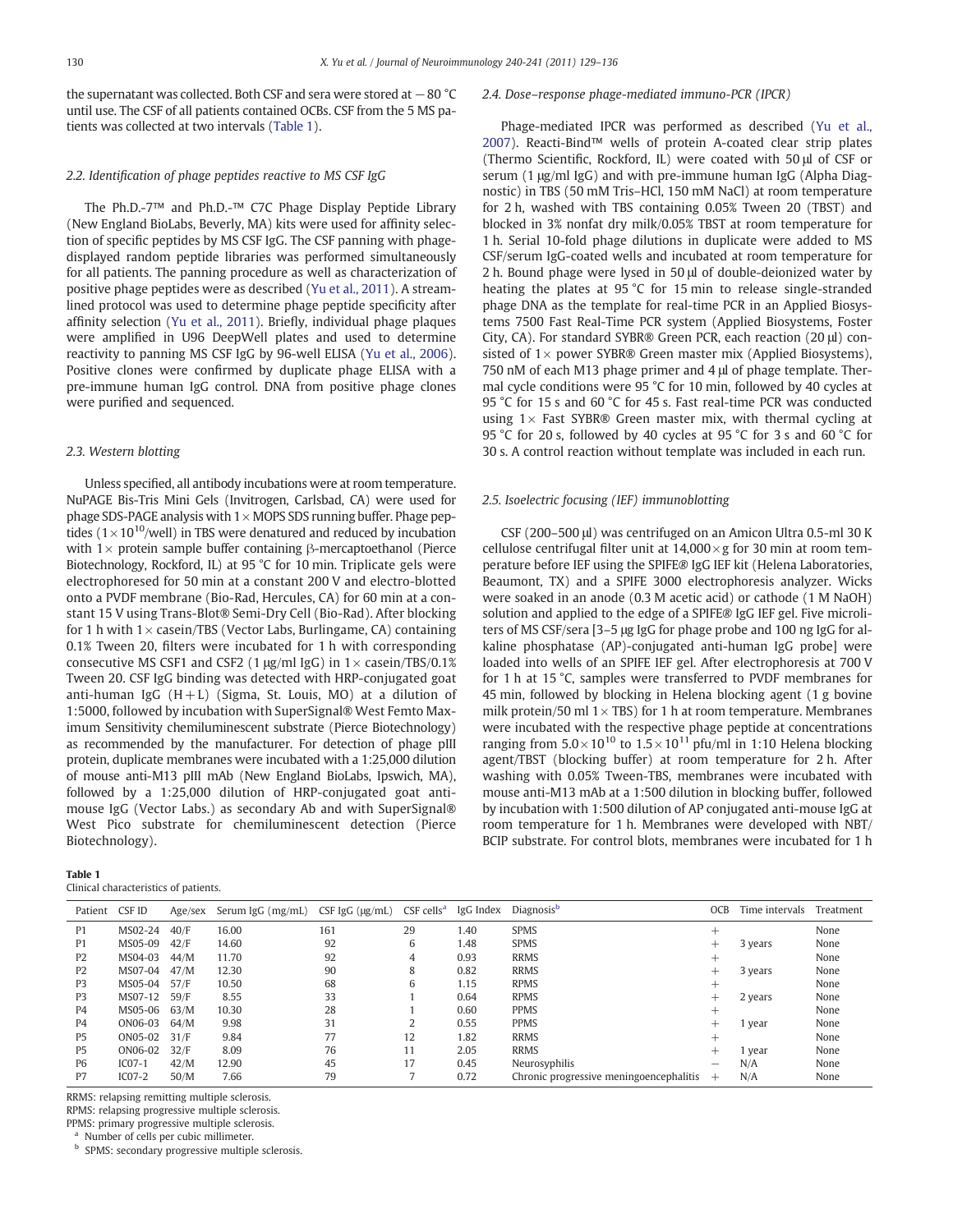with 1:1000 dilutions of AP-anti-human IgG  $(H+L)$  in blocking buffer, followed by NBT/BCIP detection.

## 2.6. Alanine scan mutagenesis and peptide SPOT analysis

Peptide alanine scan mutagenesis and candidate peptide SPOT membranes were prepared by Peptide Array Facility (Kinexus Bioinformatics Corp., Canada). Cellulose-bound peptides membranes were blocked with 3% milk containing 5% sucrose and incubated with MS CSF (1  $\mu$ g/ml) overnight at 4 °C, followed by incubation with HRP-conjugated anti-human IgG (1:5000) at room temperature for 1 h and SuperSignal® West Pico detection.

#### 2.7. DNA sequencing and database searches

Single-stranded phage DNA was purified and sequenced to deduce the amino acid sequence of the peptide. Consensus peptides were identified by sequence alignment using ClustalW (http://www.ebi. ac.uk/clustalw/). Peptide abundance was calculated based on the number of identical sequences of the total phage clones sequenced. To identify candidate proteins, the most abundant peptides panned by CSF from each patient were searched in BLAST (http://www.ncbi.nlm. nih.gov/) using the Swiss Prot protein sequence database. Peptides of candidate proteins were extracted based on critical residues identified in alanine scan mutagenesis.

### 3. Results

# 3.1. Selection of identical and similar high-affinity phage peptides by panning of sequential CSF IgG in 5 MS patients

We studied peptide antigen (Ag) specificity by panning phagedisplayed random peptide libraries (Ph.D.-7™ and Ph.D.-™ C7C) with 2 consecutive CSF samples collected at intervals of 1- to 3-years from each of 5 MS patients (Table 1). After 3 to 5 rounds of affinity selection with each of the 2 CSF IgG samples, analysis using a recently developed streamlined protocol to determine phage peptide specificity by phage ELISA (Yu et al., 2011) showed that CSF from 4 MS patients (P1–P4) selected positive phage peptides from the linear peptide library, while the CSF of patient 5 (P5) selected positive peptides from the circular phage library. Multiple specific phage peptides were enriched and selected by each pair of CSF IgG samples (Table 2). Importantly, in all 5 patients, identical and similar peptides were identified by paired CSF IgG samples from every patient. Furthermore, in 4 patients, the most abundant peptides were those recognized by IgG from consecutive CSFs, with the abundance of common peptides among the paired CSFs ranging from 20 to 100%. In 3 MS patients (P1–P3), all peptides identified by the paired CSFs shared conserved amino acid residues (Table 2). Each selected phage was named according to its panning CSF and the location of the well from which the phage was initially identified. For example, CSF02-24-A6 indicates a phage peptide was panned by CSF IgG 02-24 (patient 1) from well A6.

#### 3.2. Specificity of phage peptides for the persistent CSF IgG

To determine whether the phage peptides selected by one CSF shared binding specificity for IgG of the second CSF from the same patient, we used highly sensitive phage-mediated IPCR (Yu et al., 2007). Serial 10-fold dilutions of phage were added to pairs of CSF IgGcoated wells of Reacti-Bind ™ protein A plates, and bound phage were detected by real-time PCR. In all 5 MS patients, phage peptides selected by one CSF bound specifically to the paired CSF IgG with equal affinity (equal Ct) in a dose-dependent manner (Fig. 1). The negative control was pre-immune human IgG prepared from pooled sera of healthy humans (Alpha Diagnostic). These findings revealed

#### Table 2

Identical and similar phage peptides were selected by sequential CSF IgG.

|                  | <b>Phage ID</b>             | Peptide          | Abundance <sup>a</sup> |
|------------------|-----------------------------|------------------|------------------------|
| <b>Patient 1</b> | MS-1 CSF #1-A6 <sup>b</sup> | <b>SFGTFLW</b>   | 80% (4/5)              |
| $(MS 02-24)$     | <b>MS-1 CSF #1-B1</b>       | <b>EFGTFLW</b>   | $20\%$ (1/5)           |
|                  | <b>MS-1 CSF #2-C7</b>       | <b>EFGTFLW</b>   | 36% (4/11)             |
|                  | <b>MS-1 CSF #2-C9</b>       | <b>KFGTALW</b>   | $27\%$ (3/11)          |
|                  | <b>MS-1 CSF #2-C5</b>       | OFGTFLW          | 27% (3/11)             |
|                  | <b>MS-1 CSF #2-D7</b>       | <b>SFGTALW</b>   | 9% (1/11)              |
| Patient 2        | <b>MS-2 CSF #1-B1</b>       | <b>VLNWHPF</b>   | 100% (8/8)             |
| $(MS 04-3)$      | <b>MS-2 CSF #2-C9</b>       | <b>VLNWHPF</b>   | 50% (1/2)              |
|                  | <b>MS-2 CSF #2-C6</b>       | <b>MFNWHPF</b>   | 50% (1/2)              |
| Patient 3        | <b>MS-3 CSF #1-A1</b>       | <b>WGLDNPP</b>   | 33% (2/6)              |
| $(MS 05-4)$      | <b>MS-3 CSF #1-A2</b>       | <b>APPHLPP</b>   | $17\%$ (1/6)           |
|                  | <b>MS-3 CSF #1-E7</b>       | <b>APSHPPP</b>   | $17\% (1/6)$           |
|                  | <b>MS-3 CSF #1-A6</b>       | <b>APPHOMP</b>   | $17\%$ (1/6)           |
|                  | <b>MS-3 CSF #1-A12</b>      | <b>TYMVPAP</b>   | $17\%$ (1/6)           |
|                  | <b>MS-3 CSF #2-D9</b>       | WGLDNPP          | 56% (5/9)              |
|                  | <b>MS-3 CSF #2-F10</b>      | <b>APAHQIP</b>   | $11\% (1/9)$           |
|                  | <b>MS-3 CSF #2-B11</b>      | <b>APAHHPP</b>   | $11\% (1/9)$           |
|                  | <b>MS-3 CSF #2-B10</b>      | <b>APPHVMP</b>   | $11\% (1/9)$           |
|                  | <b>MS-3 CSF #2-C11</b>      | <b>GPVNMNL</b>   | $11\% (1/9)$           |
| Patient 4        | <b>MS-4 CSF #1-E12</b>      | <b>FHLPWMQ</b>   | $100\% (1/1)$          |
| $(MS 05-6)$      |                             |                  |                        |
|                  | <b>MS-4 CSF#2-H4</b>        | <b>WYYKPPA</b>   | $60\% (3/6)$           |
|                  | <b>MS-4 CSF #2-D10</b>      | <b>KWPIIDT</b>   | $20\% (1/5)$           |
|                  | <b>MS-4 CSF #2-G9</b>       | <b>FHLPWMQ</b>   | $20\% (1/5)$           |
| Patient 5        | <b>MS-5 CSF #1-E9</b>       | <b>cPVELQLYC</b> | $17\%$ (1/6)           |
| $(ON 05-2)$      | <b>MS-5 CSF #1-A9</b>       | <b>cSQSVAASc</b> | 17% (1/6)              |
|                  | <b>MS-5 CSF #1-E8</b>       | <b>cGROAOYYc</b> | $17\%$ (1/6)           |
|                  | <b>MS-5 CSF #1-C10</b>      | <b>cPVGPWTNc</b> | $17\% (1/6)$           |
|                  | <b>MS-5 CSF #1-C9</b>       | <b>cTVQPQFHc</b> | $17\%$ (1/6)           |
|                  | <b>MS-5 CSF #1-F9</b>       | <b>cMOAHOTKc</b> | $17\%$ (1/6)           |
|                  | <b>MS-5 CSF #2-F12</b>      | <b>cPLELSVYC</b> | 60% (3/5)              |
|                  | <b>MS-5 CSF #2-H11</b>      | <b>cSHRPTTOc</b> | $20\% (1/5)$           |
|                  | <b>MS-5 CSF #2-C12</b>      | <b>cSTEGRHNc</b> | $20\% (1/5)$           |

<sup>&</sup>lt;sup>a</sup>Positive phage were amplified, purified, and phage DNA was sequenced. Peptides are listed in order of their relative frequencies of the total clones sequenced.

<sup>b</sup>Each phage peptide was named by panning CSF IgG (patient # and CSF #) followed by the location of the well from which the phage was initially identified. For example, peptide MS-1 CSF #1-A6 indicates that the phage was selected by CSF IgG of patient 1 and CSF 1 from well A6.

<sup>c</sup>The identical/similar peptides were highlighted.

<sup>d</sup>Circular peptides.

that IgG obtained from paired MS CSF IgG at intervals of 1 to 3 years bound to the same peptides.

To further confirm the stability of the Ag-specific intrathecal IgG response over time, we used IEF immunoblotting to evaluate phage peptide reactivity to IgG in the paired CSFs. Paired MS CSFs were separated on SPIFE IEF agarose gels, and the blots were probed with phage peptides followed by colorimetric detection. The phage peptides were recognized by multiple IgG bands in paired CSF of 3 MS patients, but not by IgG from the CSF of a control patient with chronic progressive meningoencephalitis (Fig. 2). An irrelevant phage peptide also was not recognized by MS CSF IgG (data not shown). Furthermore, in all 3 MS patients, the peptides bound with greater intensity to the second CSF than to the first CSF (arrows), as revealed by bands in the lower pH region indicative of additional high-affinity IgG. Importantly, the pattern of bands of CSF IgG that bound to phage peptides was similar to that seen after binding of anti-human IgG (Fig. 2). Peptides selected by CSF IgGs from patients 4 and 5 were not recognized in the IEF blots, possibly due to either low affinity of IgG binding, or a conformation nature of the epitopes (data not shown).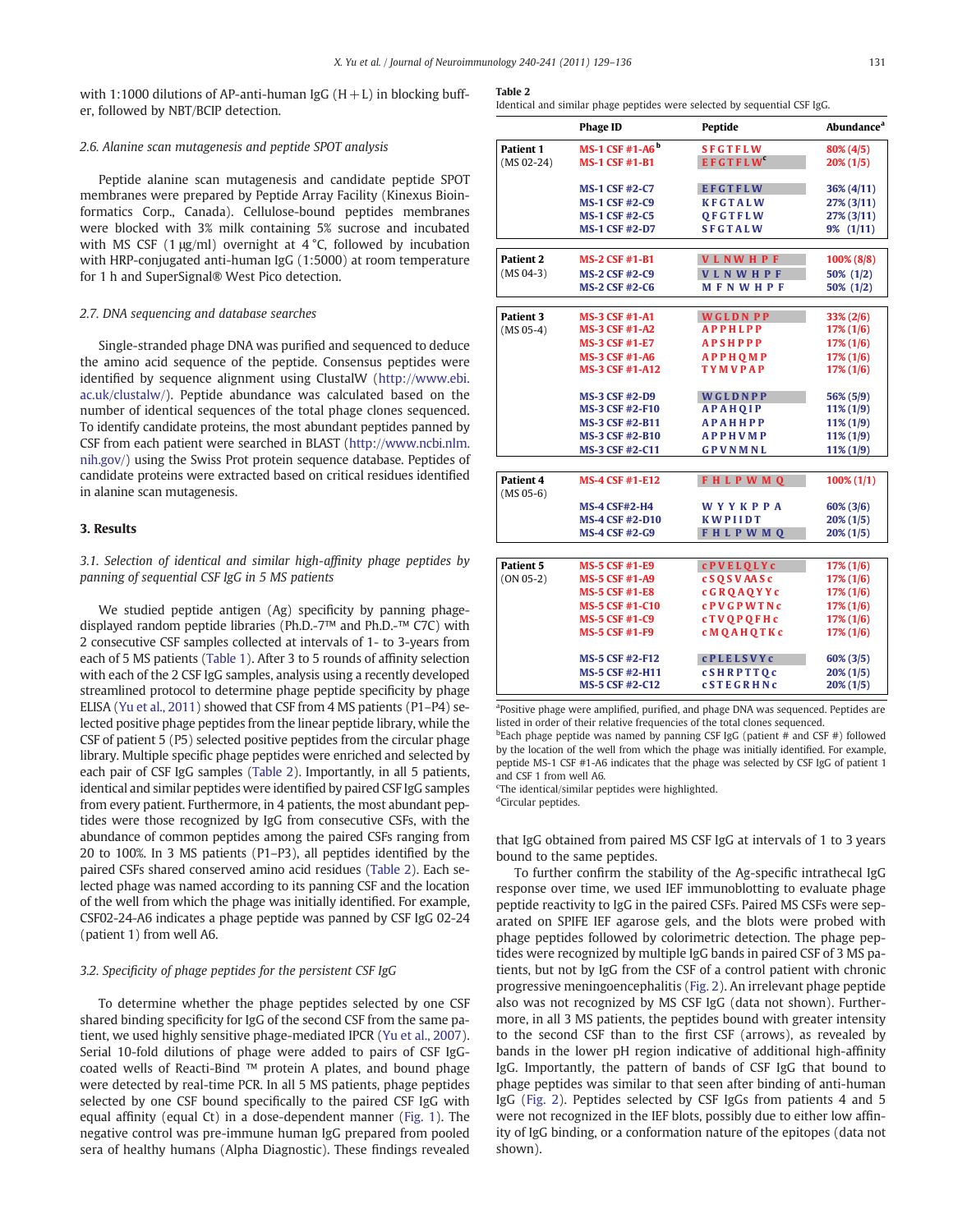

Fig. 1. Dose-dependent phage-IPCR demonstrates peptide binding specificity to persistent IgG in the longitudinal CSF. Longitudinally obtained MS CSF and control pre-immune human IgG (50 μl at IgG concentration of 1 μl/ml) were coated in duplicate onto wells of protein A-plates before addition of the corresponding phage peptides (at serial 10-fold dilutions starting with 10<sup>7</sup> pfu) to each well. Bound phage were lysed and the DNA was amplified by real-time PCR. Peptide binding specificity was determined based on Ct values. Compared to control human IgG, phage peptides bound specifically to the paired CSF IgG with equal affinity in a dose-dependent manner. Experiments were repeated at least once. Error bars represent SD. A–E, Phage peptide binding specificity in patients 1–5, respectively. Data represent at least three independent experiments.

#### 3.3. Paired MS CSF IgGs recognize linear phage peptides in Western blots

To determine the conformational nature of phage peptides, phage peptides identified by CSF IgG from 4 MS patients were examined by Western blotting after separation by 4–12% SDS-PAGE (circular peptides selected by CSF from MS patient 5 were not included). Phage peptides were recognized by 3 pairs of MS CSF (patients 1–3), shown as a 64-kDa band that resulted from fusion of the peptide to



Fig. 2. IEF immunoblots reveal phage peptide recognition of persistent antibodies in MS CSF. Paired MS CSF (C1 and C2) and an inflammatory control patient with chronic progressive meningoencephalitis (IC) CSF (3-5 µg total IgG) were resolved on agarose IEF gels and transferred to nitrocellulose membranes. Blots were probed with corresponding phage peptides (10<sup>10</sup> pfu/ml) and incubated with mouse anti-pIII antibody followed by AP-anti-mouse IgG. Phage peptides recognized multiple IgG bands in the paired MS CSF and revealed additional bands in the second CSF, but not in IC CSF. Positive controls were CSF (100 ng of total IgG) probed with AP-anti-human IgG. Experiments were repeated three times. A, patient 1 (02-24); B, patient 2 (04-3); C, patient 3 (05-4). Data represent at least three independent experiments.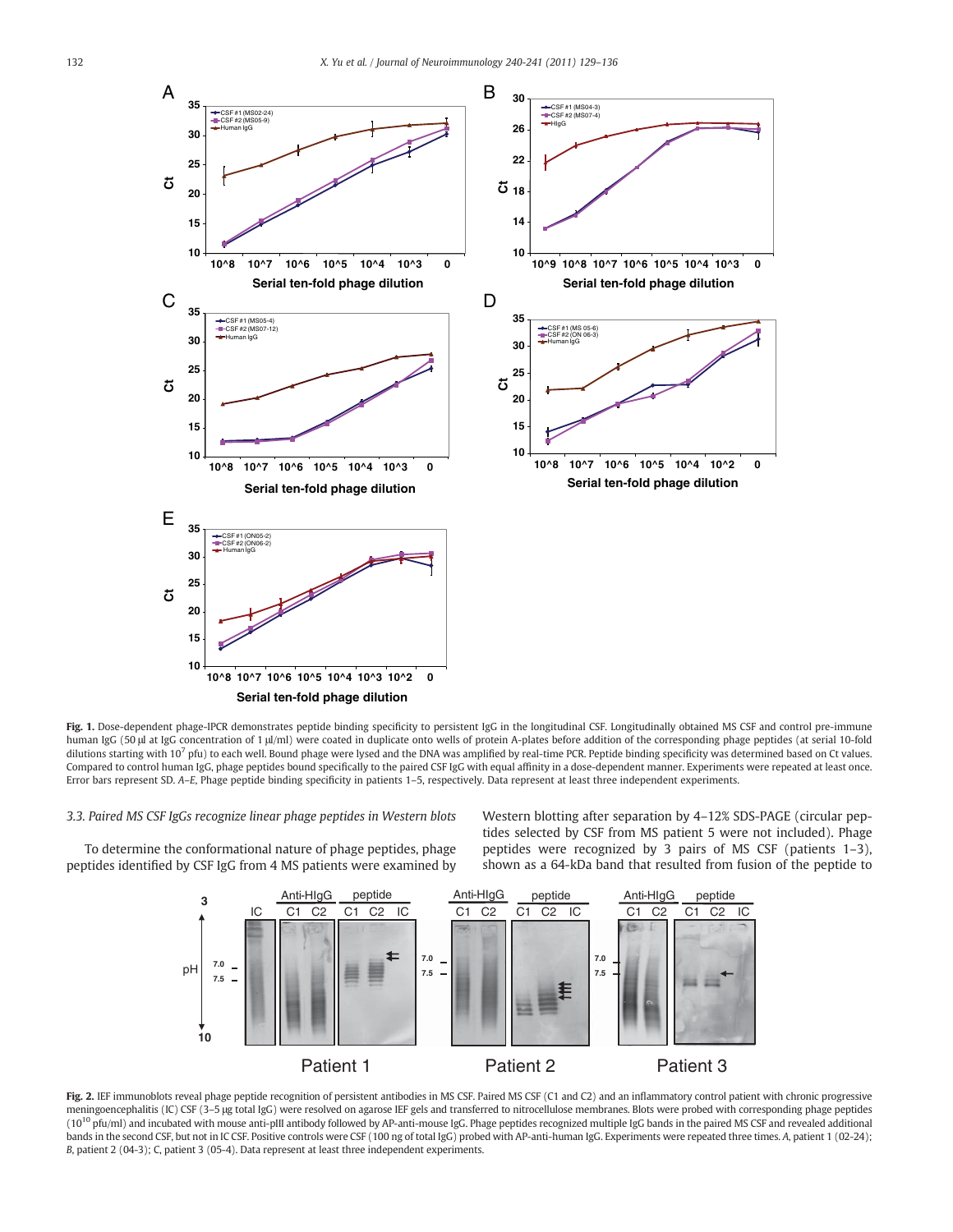

Fig. 3. Persistent peptide antigens in MS CSF represent linear epitopes. Phage peptides selected by MS CSF IgG (two peptides from patients 1 and 3, and one from patient 2) were separated on gradient 4–12% SDS-polyacrylamide gels, blotted to PVDF membranes and probed with corresponding CSF obtained at two time intervals (CSF #1 and CSF #2), followed by HRP-conjugated anti-human IgG detection. Duplicate blots were probed with anti-pIII antibody to detect phage minor coat protein as positive controls. In each patient, phage peptides were recognized by the paired CSF, indicating that they represent linear epitopes. The anti-pIII antibody blots showed a 64-kDa band of phage minor coat protein with all phage peptides. Data represent at least three independent experiments.

the pIII minor coat protein of M13 phage (Fig. 3, top two panels). The results confirmed that the peptides reacted with IgG from 2 consecutive MS CSFs, and that the epitopes were linear. The positive control anti-pIII Ab incubated with duplicate membranes revealed a 64-kDa band, which represents the minor coat protein for all 5 phage peptides (Fig. 3, lower panel). Peptides selected by CSF IgGs from patient 4 were not recognized in IEF blots, suggesting that the epitopes may be conformational.

#### 3.4. Phage peptides target the CSF intrathecal IgG

To determine whether CSF-selected peptides were specific for intrathecally synthesized IgG in MS patients, we tested equal amounts of serum IgG (50 ng per well) from the same patients for peptide binding using highly sensitive dose-dependent phage-IPCR. Paired serum and CSF from all MS patients were coated onto wells of protein A plates, followed by addition of serial 10-fold dilutions of corresponding phage peptides to each well, and phage binding was assessed by real-time PCR. Phage peptides selected by CSF IgG of all MS patients bound ~10-fold (3- to 4-fold Ct difference) more to CSF IgG than to serum IgG of the same patient in a dose-dependent manner. Figs. 4A to C show a representative example of greater binding of phage peptides to CSF IgG than to serum IgG in 3 MS patients; furthermore, the same phage peptides did not bind to CSF or serum from a inflammatory CNS control patient with neurosyphilis (Fig. 4D). Overall, these results demonstrate that the phage peptides were preferentially targeted by intrathecally-synthesized IgG in MS CSF.

To further confirm that peptides bound to CSF IgG more than to serum IgG from the same MS patient, we evaluated phage binding by IEF immunoblotting. Paired MS CSF and serum from all 5 MS patients were separated on agarose IEF gels, transferred to PVDF membranes, and the blots were probed with corresponding phage



Fig. 4. Targeting of intrathecally synthesized IgG by persistent phage peptides in dose-dependent phage-IPCR. Paired MS serum and CSF, as well as pre-immune human IgG control (50 μl at IgG concentration of 1 μl/ml), were coated in duplicate wells of protein A-plates before addition of the corresponding phage peptides (at serial 10-fold dilutions starting with  $10^8$  pfu) each well. Bound phage was determined by real-time PCR. Phage peptide bound at levels ~10-fold (3-4 Ct difference) higher to IgG in CSF than in serum in a dosedependent manner. Preimmune human IgG served as negative control. Note that phage peptide selected by IC control IgG bound specifically to both serum and CSF IgG, indicating that it did not target intrathecal IgG. Experiments were repeated at least once. Error bars represent SD. A, patient 1 (02-24); B, patient 2 (04-3); C, patient 3; D, IC control patient (IC07-1, neurosyphilis). Data represent at least three independent experiments.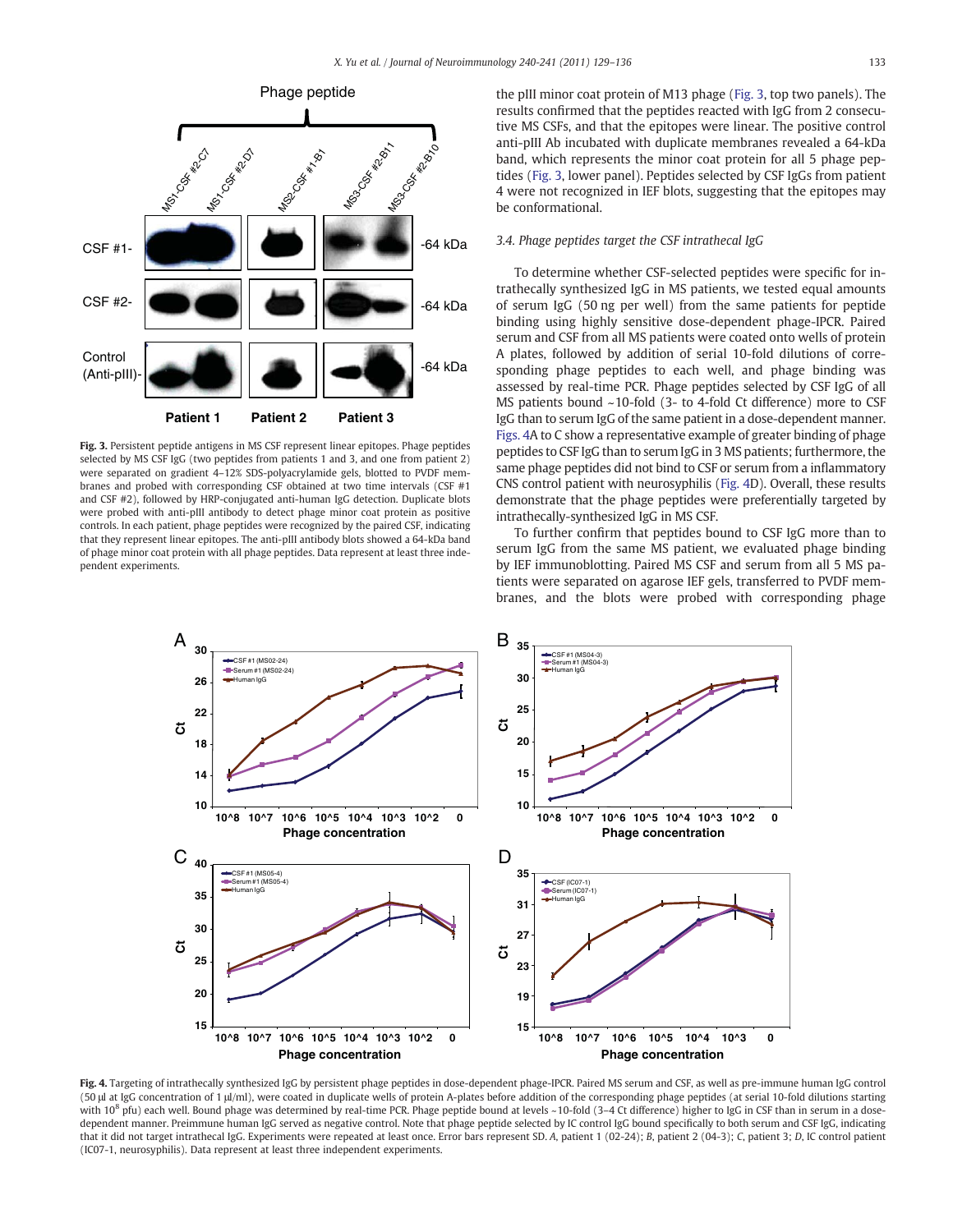peptides. In all 5 patients, the peptides were recognized by multiple high-intensity IgG bands in CSF, while fewer and less intense bands were seen in the paired serum. Figs. 5A to C show representative findings in patients 1–3. To demonstrate that IgG bands recognized by phage peptides represented oligoclonal bands in CSF, paired serum and CSF IEF blots were probed with anti-human IgG. The peptide reactive bands in the CSF corresponded to bands of oligoclonal IgG. The negative control peptide panned by CSF IgG from a patient with neurosyphilis was recognized by equal numbers of bands in both CSF and serum (Fig. 5D). To ensure that bands seen in CSF but not in serum were not due to lower amounts of serum IgG loaded onto the IEF gel, we applied 30 μg serum IgG from patient 1 to IEF gel, and no additional bands were seen when probed with phage peptides (data not shown). Moreover, in 2 of 3 MS patients, phage peptides were recognized by bands of IgG in serum and CSF of the same patient (Fig. 6).

# 3.5. MS CSF IgG recognizes candidate peptides derived from protein database searches.

Alanine scan mutagenesis, which allows identification of key residues for antibody binding by virtue of an alanine substitution at each peptide residue position (Reineke et al., 1996), was used to identify critical amino acid residues of peptides that bound to IgG from CSF of 3 MS patients. A cellulose-bound peptide blot was incubated with MS CSF, followed by incubation with HRP-anti-human IgG and chemiluminescent detection. The critical amino acid residues were those with individual amino acids (SPOTS) in which little or no signal was revealed (Fig. 7A, C). As expected from peptide alignments, the critical residues for peptides MS1 CSF #1-A6 and MS2 CSF #1-C9 revealed by SPOT analysis were those shown to be conserved by analysis of sequence alignments (Fig. 7A–D).

Based on results of alanine scan mutagenesis, candidate peptides were identified from database searches and synthesized using SPOT synthesis technology. Blots were probed with MS CSF. Peptides derived from two candidate proteins (serine/threonine-protein kinase and TLC domain-containing protein L438) were recognized by CSF from MS patient 1 (02-24); from the CSF of MS patient 2 (04-3), peptides from candidate protein ZIP2 were recognized (Fig. 8). The CSF of patient 3 recognized peptides derived from MHC class II (HLA-DQA2) and ATP-binding cassette, sub-family D (ALD) member 4 (data not shown).

Together, our data demonstrate the presence of stable peptide epitopes in MS CSF and the feasibility of using phage peptides to identify candidate protein antigens specific for MS CSF. IEF blots probed with



Fig. 6. Phage peptides recognize persistent antibodies in corresponding serum. Consecutive pairs of MS sera and CSF (S1, C1, S2, C2) were examined by IEF-immunoblotting (see Fig. 5 legend). In two of three patients, phage peptides recognized persistent oligoclonal IgG bands in the paired sera, although all three CSF showed persistent IgG reactivity (see Fig. 2). Positive controls were sera and CSF probed with AP-anti-human IgG. Experiments were repeated twice. A, patient 1 (02-24); B, patient 2 (04-3); C, patient 3 (05-4). Data represent at least three independent experiments.

phage peptides revealed higher-affinity specific OCBs in CSF than in the corresponding serum in 3 of 5 MS patients, providing qualitative evidence of antigen-specific intrathecal antibody synthesis.



Fig. 5. Phage peptides recognize specific CSF oligoclonal IgG bands in IEF-immunoblots. Paired MS CSF and serum (3-5 µg total IgG) from three patients were resolved on agarose IEF gels and transferred to nitrocellulose membranes. Blots were probed with corresponding phage peptides  $(10^{10}$  pfu/ml) and incubated with mouse anti-pIII antibody followed by AP-anti-mouse antibody. Duplicate blots were probed with anti-human IgG as positive controls to reveal total oligoclonal bands. Peptides selected by MS IgG recognized multiple high-density IgG bands in the CSF, but weaker and reduced number of bands in the paired serum. Arrows indicate extra bands detected in the CSF. The peptide-specific OCBs correspond to some of the major bands in the OCB pattern of the MS patients. The control peptide panned by an IC CSF IgG recognized equal numbers of bands in both CSF and serum. Experiments were repeated three times. A, patient 1 (02-24); B, patient 2 (04-3); C, patient 3 (05-4); D, IC control patient. Data represent at least three independent experiments.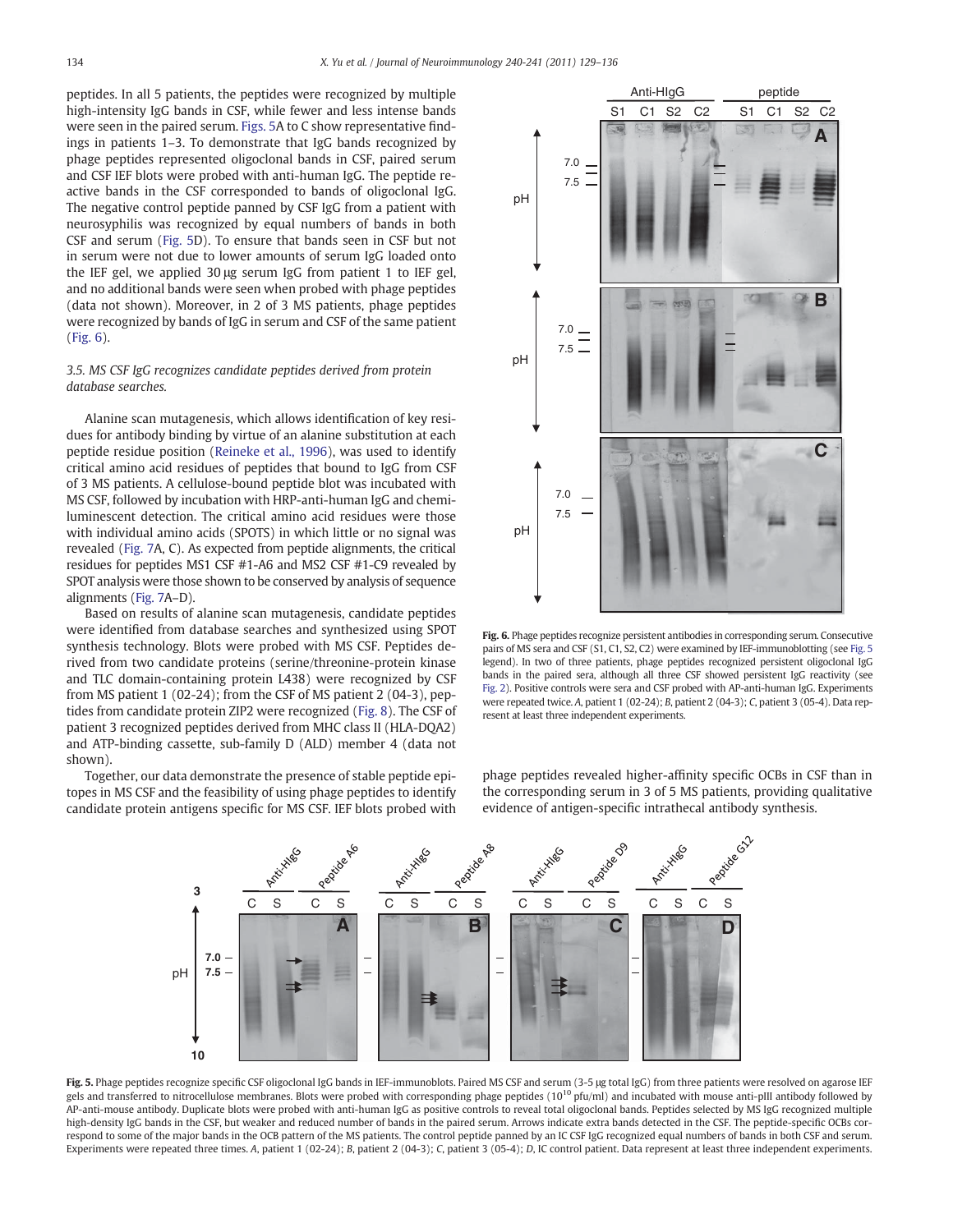

Fig. 7. Critical amino acid residues of peptides for MS IgG binding. Alanine scan mutagenesis was performed using SPOT synthesis technology and each mutated peptide was spotted on nitrocellulose membranes (A, peptide MS1 CSF #1-A6 of patient 1; C, peptide MS2 CSF #2-A8 of patient 2). Note peptide MS2 CSF #2-A8 has the same sequence as MS2 CSF #2-B1 in Table 2. Numbers above each blot indicate the locations of alanine replacement. "0" indicates the original peptide. Membranes were incubated with the respective MS CSF followed by HRP-anti-human IgG detection. The critical amino acid residues were spots with little or no signal. Sequence alignment results in B and D show the conserved  $(*)$ , conservative  $(:)$ , and semi-conservative  $(.)$  residues. The highlighted sequences were peptides used in mutagenesis studies in A and C.

## 4. Discussion

We used a phage-displayed random peptide library approach to investigate the specificity of the persistent IgG in the CSF of 5 MS patients. CSF IgG obtained from 2 consecutive lumbar punctures (1- to 3-yr intervals) from each patient affinity-selected phage peptides that were identical and/or similar in paired CSF samples from each MS patient. Highly sensitive phage-mediated IPCR showed that the phage peptides bound specifically to the persistent IgG in longitudinally obtained CSF. These peptide Ags were recognized preferentially by intrathecally synthesized IgG in CSF, revealing that they represent epitopes targeted by OCBs in MS patients. Linear peptides selected by 3 MS CSFs represented epitopes



Fig. 8. Reactivity of MS CSF with candidate peptides derived from database searches. Based on results of alanine scan mutagenesis analysis, candidate peptides were identified from database searches and synthesized for phage peptides MS1 #1-A6 (A) and MS2 #1-A8 (C) using SPOT synthesis technology. Blots were probed with the respective MS CSF followed by horseradish peroxidase-anti-human IgG incubation and chemiluminescent detection. Peptides derived from likely candidate proteins serine/threonine-protein kinase and TLC domain-containing protein L438 were recognized by patient 1 CSF (02-24), while peptides derived from candidate protein ZIP2 were recognized by patient 2 CSF (04-3). Sequence alignments for the positive peptides are shown on the right  $(* =$ identical amino acid residues, :  $=$  conserved amino acid residues). B, D, Lists of candidate peptide sequences on the SPOT membranes.

of proteins serine/threonine-protein kinase, TLC domain-containing protein, protein ZIP2 and MHC class II (HLA-DQA2) by alanine scan SPOT analysis and sequence alignment analysis.

When OCBs are absent or only present in few in number, MS tends to be less severe than when band numbers are high (Avasarala et al., 2001; Joseph et al., 2009). Furthermore, the number of plasma blasts in MS CSF correlates with the abundance of intrathecal Ig production and inflammatory parenchymal disease activity as measured by magnetic resonance imaging (Cepok et al., 2005). Combined with the concordance between the CSF Ig transcriptome and the CSF Ig proteome (Obermeier et al., 2008), the collective data suggest that the intrathecal antibody response is relevant to the pathogenesis of MS, and that a greater number of OCBs correlates with disease progression. Our findings of a temporal stability of intrathecal IgG specificity in CSF, with enhanced IgG binding intensity in CSF and a greater number of negatively charged epitope-specific IgGs in the second CSF from the same patient, suggest the generation of higher-affinity CSF IgG during disease progression. The peptide reactivity was with only a subset of OCBs, suggesting that only a portion of the OCB reactivity was identified, and that the other OCBs not reacting with a dominant peptide have other unidentified specificities for epitopes of the same antigens or additional antigens, and then that potentially additional epitopes or selfantigens are to be identified which may reveal the cause of disease.

The presence of increased numbers of negatively charged bands of IgG in the second CSF suggests that these IgG isoforms may be related to disease severity. Furthermore, only one dominant peptide group was selected by both CSF IgGs in each MS patient, confirming the presence of restricted clonal expression of IgG in the CSF of MS patients (Ritchie et al., 2004). Luxton et al. (1995) noted that the intrathecal polyspecific IgG in MS is usually low affinity, unlike the high-affinity IgG directed against a specific pathogen. Our consistent selection of high-affinity peptides demonstrated that they represent epitopes of specific autoantigens. Their relevance to disease pathogenesis requires further study. Conformational epitopes may not be identified using linear phage libraries. For future experiments, we will identify conformational epitopes using CLIPS technology (Chemical Linkage of Peptides onto Scaffolds) technology from the Mimotopes (www.mimotopes.com), as well as screening a custom constructed library with longer peptides (Noren and Noren, 2001).

Three non-mutually exclusive theories of persistent Ig production against pathogens or autoantigens have been proposed: (Archelos et al., 1998) continuous activation of memory B cells and generation of short-lived plasma blasts driven by antigen (Ochsenbein et al., 2000); (Avasarala et al., 2001) persistent Ig secretion by long-lived plasma cells in bone marrow and at sites of inflammation (Odendahl et. al, 2005); and (Bernasconi et al., 2002) bystander activation of memory B cells in the absence of Ag and generation of shortlived plasmablasts (Bernasconi et al., 2002). Our data suggest that persistent Ig production reflects continuous activation of memory B cells by specific Ag over time. The absence of reagents capable of detecting individual CSF Ab species has hampered the possibility of ascertaining whether Abs with the same specificity are also present in patients' sera. Using peptides selected by CSF IgG to address this issue, we examined serum obtained from the same MS patients for reactivity with these peptides. Highly sensitive phage-IPCR analysis showed that the peptides bound to IgG in CSF at  $~10$ -fold higher levels than in paired serum in a dose-dependent manner, revealing that the peptides were targeted by intrathecal IgG in the CSF. This is in contrast to a report (Cortese et al., 1996) that Abs recognizing the selected peptides are commonly found with equal frequency in sera and CSF of MS patients.

OCBs are defined by the presence of 2 or more IgG bands detected in CSF that are not present in the corresponding serum, reflecting a localized B-cell response that accompanies CNS inflammation (Link and Huang, 2006). Our IEF immunoblotting analysis of paired serum and CSF IgG to evaluate phage binding specificity to OCBs and to